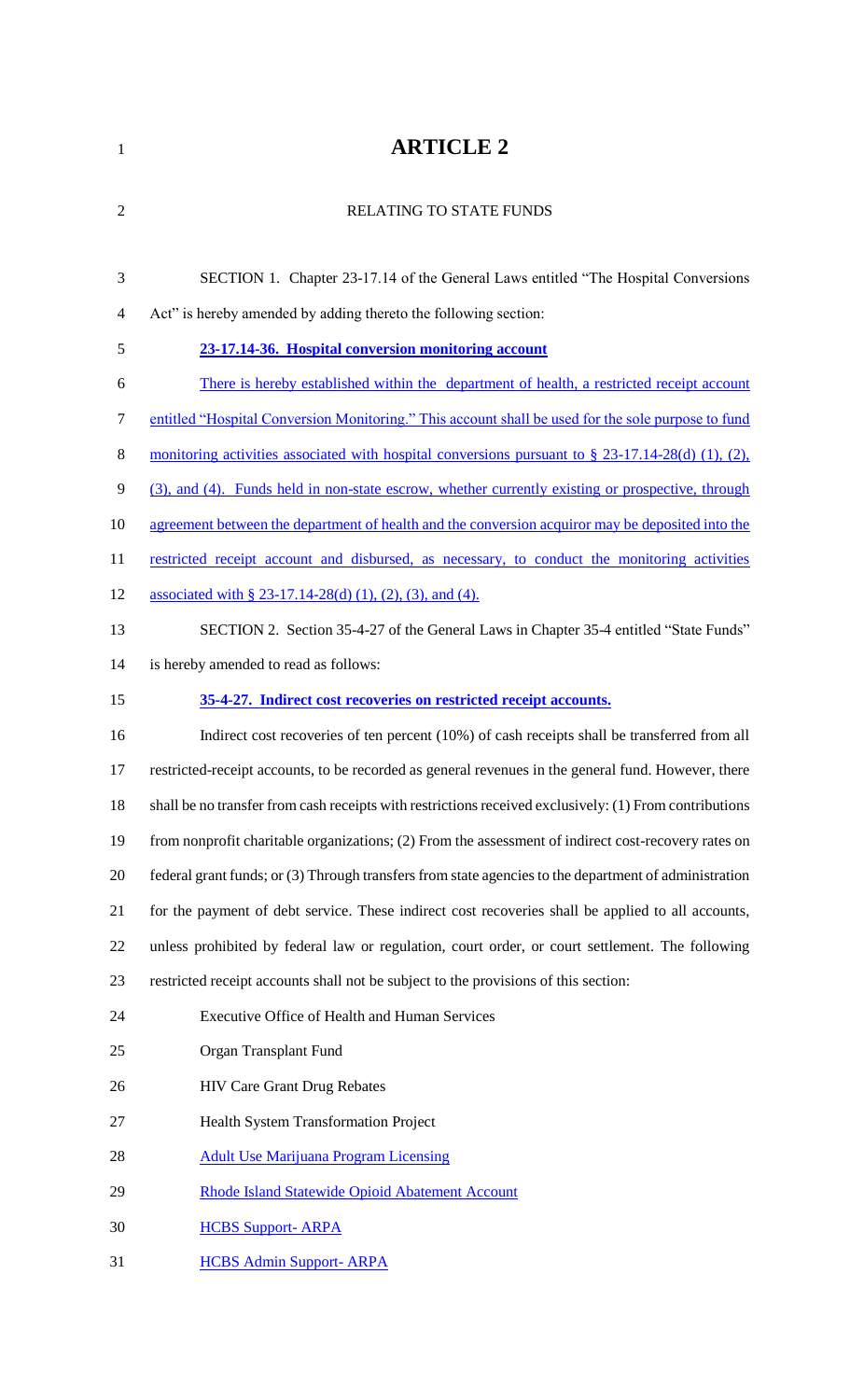| 1              | Department of Human Services                                                  |
|----------------|-------------------------------------------------------------------------------|
| $\overline{2}$ | Veterans' home - Restricted account                                           |
| 3              | Veterans' home — Resident benefits                                            |
| 4              | <b>Pharmaceutical Rebates Account</b>                                         |
| 5              | Demand Side Management Grants                                                 |
| 6              | Veteran's Cemetery Memorial Fund                                              |
| 7              | Donations — New Veterans' Home Construction                                   |
| 8              | Department of Health                                                          |
| 9              | Pandemic medications and equipment account                                    |
| 10             | Miscellaneous Donations/Grants from Non-Profits                               |
| 11             | <b>State Loan Repayment Match</b>                                             |
| 12             | <b>Healthcare Information Technology</b>                                      |
| 13             | <b>Adult Use Marijuana Program</b>                                            |
| 14             | Department of Behavioral Healthcare, Developmental Disabilities and Hospitals |
| 15             | Eleanor Slater non-Medicaid third-party payor account                         |
| 16             | Hospital Medicare Part D Receipts                                             |
| 17             | <b>RICLAS Group Home Operations</b>                                           |
| 18             | <b>Adult Use Marijuana Program</b>                                            |
| 19             | Commission on the Deaf and Hard of Hearing                                    |
| 20             | Emergency and public communication access account                             |
| 21             | Department of Environmental Management                                        |
| 22             | National heritage revolving fund                                              |
| 23             | Environmental response fund II                                                |
| 24             | Underground storage tanks registration fees                                   |
| 25             | De Coppet Estate Fund                                                         |
| 26             | Rhode Island Historical Preservation and Heritage Commission                  |
| 27             | Historic preservation revolving loan fund                                     |
| 28             | Historic Preservation loan fund — Interest revenue                            |
| 29             | Department of Public Safety                                                   |
| 30             | E-911 Uniform Emergency Telephone System                                      |
| 31             | Forfeited property — Retained                                                 |
| 32             | Forfeitures — Federal                                                         |
| 33             | Forfeited property — Gambling                                                 |
| 34             | Donation — Polygraph and Law Enforcement Training                             |
|                |                                                                               |

## Art2 RELATING TO STATE FUNDS (Page -2-)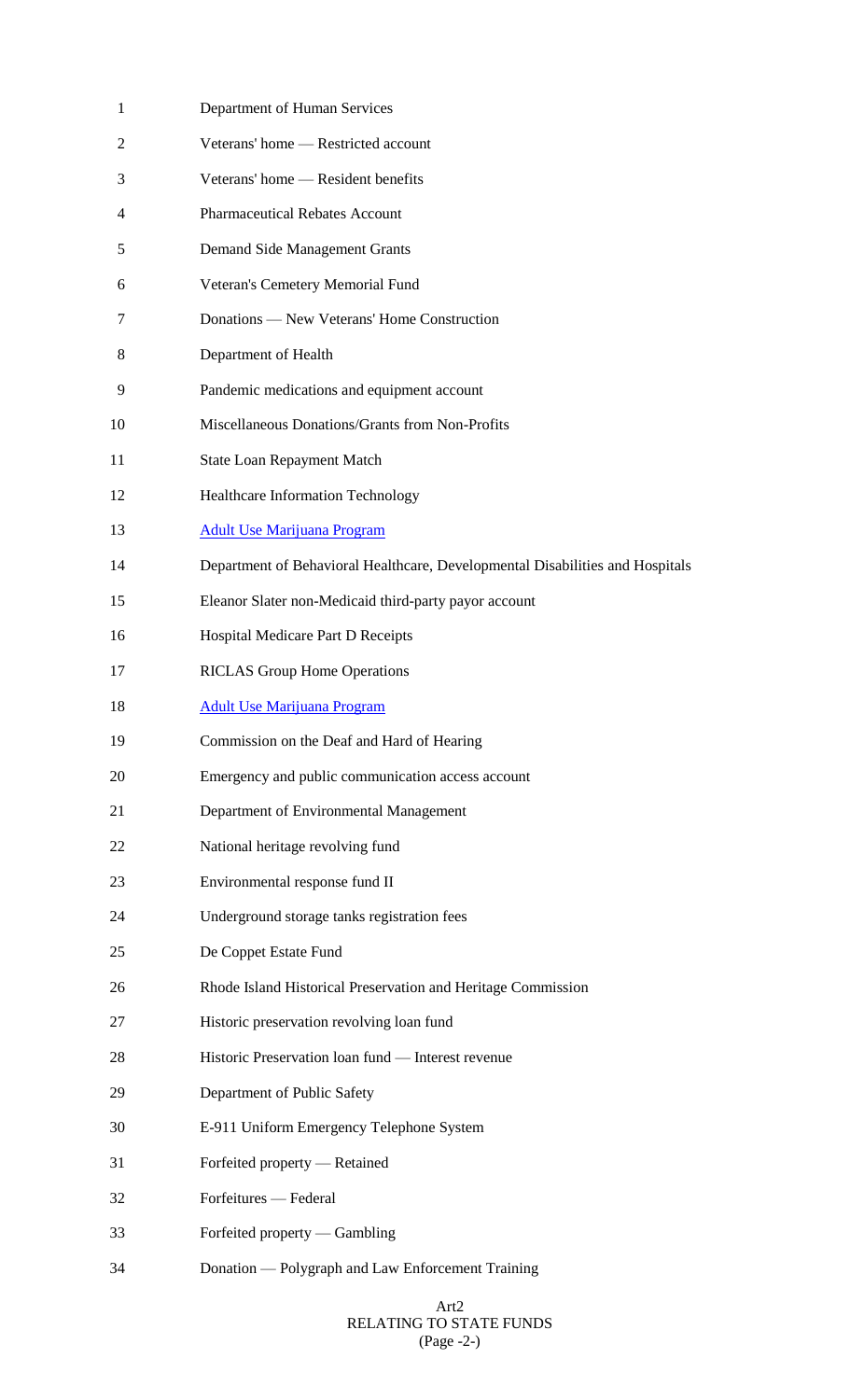| 1  | Rhode Island State Firefighter's League Training Account |
|----|----------------------------------------------------------|
| 2  | Fire Academy Training Fees Account                       |
| 3  | <b>Adult Use Marijuana Program</b>                       |
| 4  | <b>Attorney General</b>                                  |
| 5  | Forfeiture of property                                   |
| 6  | Federal forfeitures                                      |
| 7  | Attorney General multi-state account                     |
| 8  | Forfeited property — Gambling                            |
| 9  | <b>Automatic Expungement</b>                             |
| 10 | Department of Administration                             |
| 11 | <b>OER Reconciliation Funding</b>                        |
| 12 | Health Insurance Market Integrity Fund                   |
| 13 | RI Health Benefits Exchange                              |
| 14 | Information Technology Investment Fund                   |
| 15 | Restore and replacement — Insurance coverage             |
| 16 | Convention Center Authority rental payments              |
| 17 | <b>Investment Receipts</b> — TANS                        |
| 18 | <b>OPEB System Restricted Receipt Account</b>            |
| 19 | Car Rental Tax/Surcharge-Warwick Share                   |
| 20 | <b>Grants Management Administration</b>                  |
| 21 | <b>Executive Office of Commerce</b>                      |
| 22 | Housing Resources Commission Restricted Account          |
| 23 | Housing Production Fund                                  |
| 24 | Department of Revenue                                    |
| 25 | <b>DMV</b> Modernization Project                         |
| 26 | Jobs Tax Credit Redemption Fund                          |
| 27 | <b>Adult Use Marijuana Program</b>                       |
| 28 | Legislature                                              |
| 29 | Audit of federal assisted programs                       |
| 30 | Department of Children, Youth and Families               |
| 31 | Children's Trust Accounts - SSI                          |
| 32 | Military Staff                                           |
| 33 | RI Military Family Relief Fund                           |
| 34 | RI National Guard Counterdrug Program                    |

## Art2 RELATING TO STATE FUNDS (Page -3-)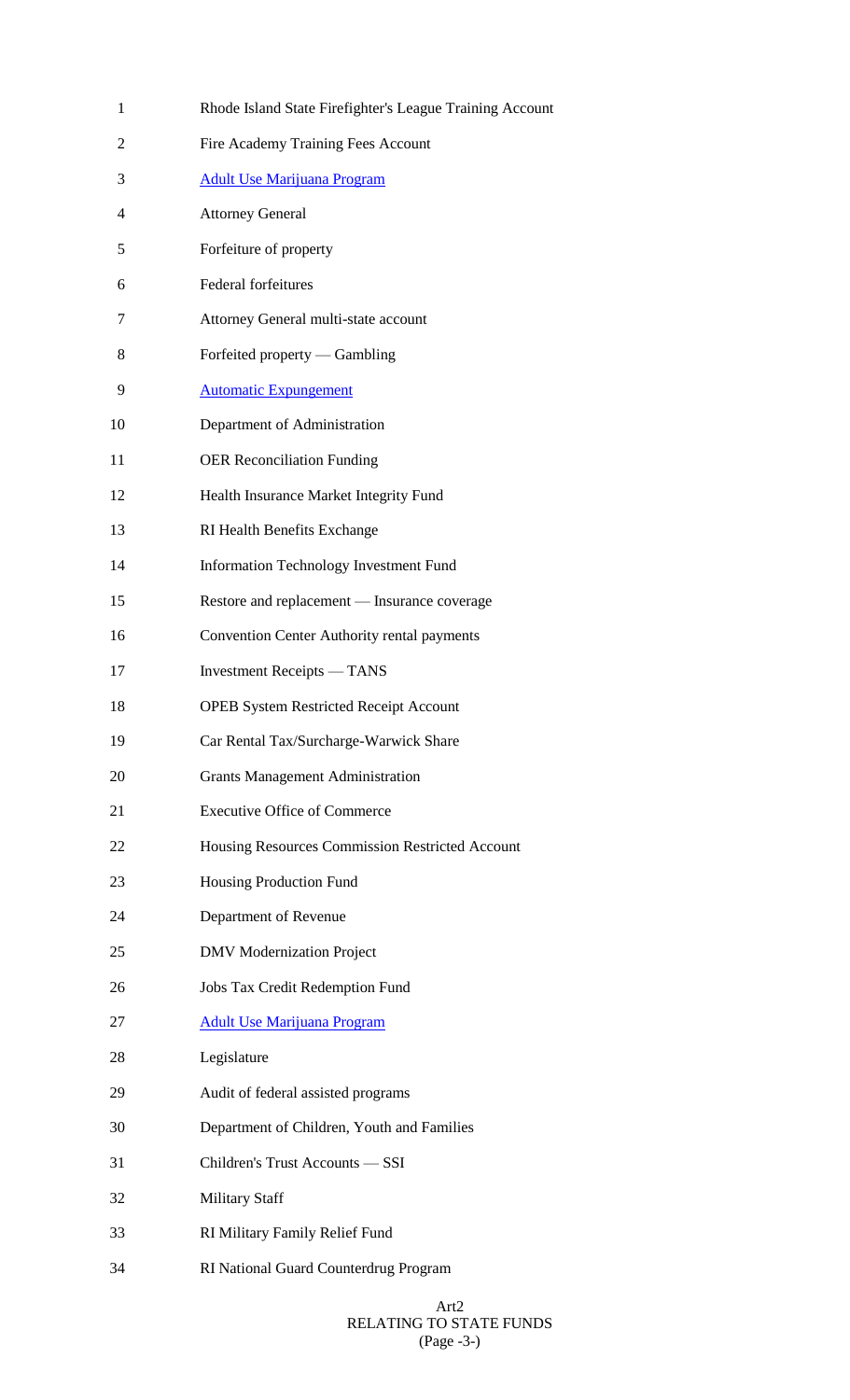| $\mathbf{1}$ | Treasury                                                                     |
|--------------|------------------------------------------------------------------------------|
| 2            | Admin. Expenses - State Retirement System                                    |
| 3            | Retirement — Treasury Investment Options                                     |
| 4            | Defined Contribution - Administration - RR                                   |
| 5            | Violent Crimes Compensation — Refunds                                        |
| 6            | <b>Treasury Research Fellowship</b>                                          |
| 7            | <b>Business Regulation</b>                                                   |
| 8            | <b>Banking Division Reimbursement Account</b>                                |
| 9            | Office of the Health Insurance Commissioner Reimbursement Account            |
| 10           | <b>Securities Division Reimbursement Account</b>                             |
| 11           | Commercial Licensing and Racing and Athletics Division Reimbursement Account |
| 12           | <b>Insurance Division Reimbursement Account</b>                              |
| 13           | Historic Preservation Tax Credit Account                                     |
| 14           | <b>Adult Use Marijuana Program</b>                                           |
| 15           | Judiciary                                                                    |
| 16           | Arbitration Fund Restricted Receipt Account                                  |
| 17           | <b>Third-Party Grants</b>                                                    |
| 18           | RI Judiciary Technology Surcharge Account                                    |
| 19           | <b>Automatic Expungement</b>                                                 |
| 20           | Department of Elementary and Secondary Education                             |
| 21           | <b>Statewide Student Transportation Services Account</b>                     |
| 22           | School for the Deaf Fee-for-Service Account                                  |
| 23           | School for the Deaf - School Breakfast and Lunch Program                     |
| 24           | Davies Career and Technical School Local Education Aid Account               |
| 25           | Davies - National School Breakfast & Lunch Program                           |
| 26           | <b>School Construction Services</b>                                          |
| 27           | Office of the Postsecondary Commissioner                                     |
| 28           | Higher Education and Industry Center                                         |
| 29           | Department of Labor and Training                                             |
| 30           | Job Development Fund                                                         |
| 31           | Rhode Island Council on the Arts                                             |
| 32           | Governors' Portrait Donation Fund                                            |
| 33           | Statewide records management system account                                  |

## Art2 RELATING TO STATE FUNDS (Page -4-)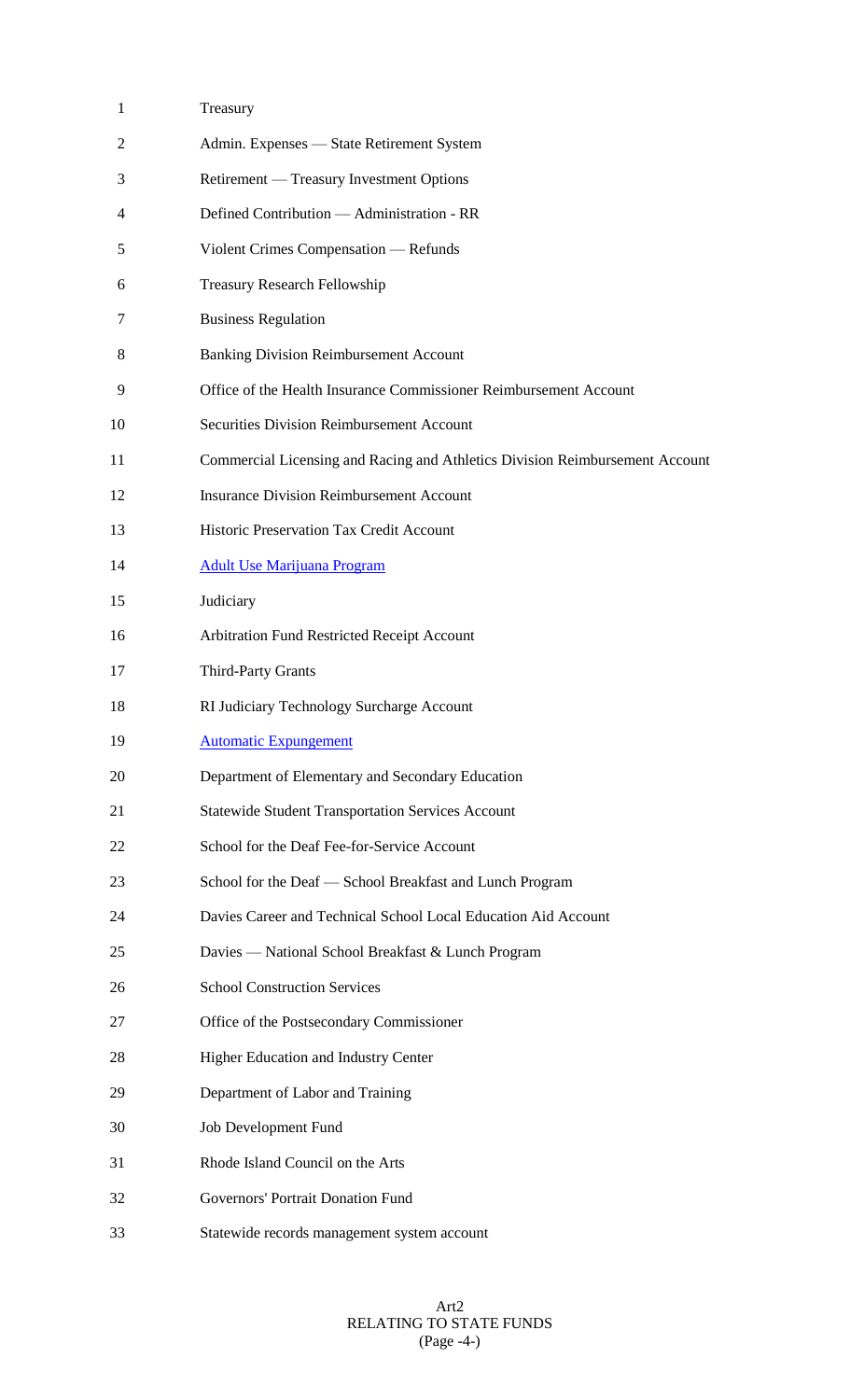- SECTION 3. Section 39-1-42 of the General Laws in Chapter 39-1 entitled "Public Utilities Commission" is hereby amended to read as follows:
- 

# **39-1-42. Access to telephone information services for persons with disabilities.**

 (a) The public utilities commission shall establish, administer, and promote an information accessibility service that includes:

 (1) A statewide telephone relay service and, through the competitive bidding process, contract for the administration and operation of such a relay system for utilization of the telecommunications network by deaf, hard-of-hearing and speech-impaired persons;

 (2) The adaptive telephone equipment loan program capable of servicing the needs of persons who are deaf, hard of hearing, severely speech impaired, or those with neuromuscular impairments for use with a single-party telephone line, or wireless telephone, to any subscriber who is certified as deaf, hard of hearing, severely speech impaired, or with neuromuscular impairments by a licensed physician, audiologist, speech pathologist, or a qualified state agency, pursuant to chapter 23 of this title; and

 (3) A telephone access to the text of newspaper programs to residents who are blind, deaf or blind, visually impaired, or reading impaired with a single-party telephone line.

 (b) The commission shall establish, by rule or regulation, an appropriate funding mechanism to recover the costs of providing this service from each residence and business telephone access line or trunk in the state, including PBX trunks and centrex equivalent trunks and each service line or trunk, and upon each user interface number or extension number or similarly identifiable line, trunk, or path to or from a digital network. Notwithstanding the foregoing, there shall not be any additional funding mechanism used to charge each residence and business telephone access line or trunk in the state, including PBX trunks and centrex equivalent trunks and each service line or trunk, or upon each user interface number or extension number or similarly identifiable line, trunk, or path to or from a digital network, to recover the costs of providing the 26 services outlined in subsection (a)(1), (2) or (3) above.

 (c) The commission, with the assistance of the state commission on the deaf and hard of hearing, shall also develop the appropriate rules, regulations, and service standards necessary to 29 implement the provisions of subsection  $(a)(1)$ . At a minimum, however, the commission shall require, under the terms of the contract, that the relay service provider:

 (1) Offer its relay services seven (7) days a week, twenty-four (24) hours a day, including holidays;

(2) Hire only qualified salaried operators with deaf language skills; and

(3) Maintain the confidentiality of all communications.

## Art2 RELATING TO STATE FUNDS (Page -5-)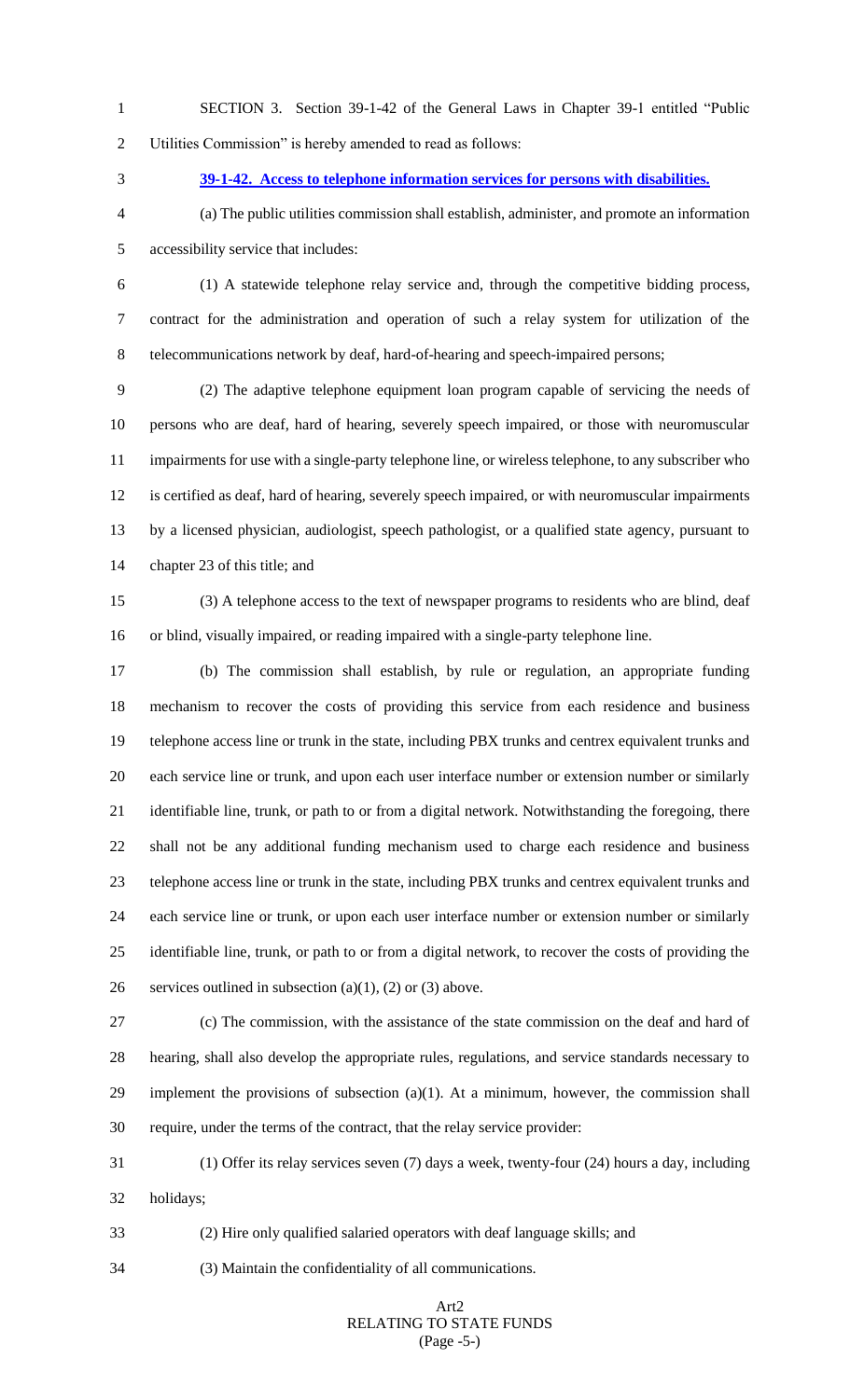(d) The commission shall collect from the telecommunications service providers the amounts of the surcharge collected from their subscribers and remit to the department of human services an additional ten thousand dollars (\$10,000) annually commencing in fiscal year 2005 for the adaptive telephone equipment loan program and forty thousand dollars (\$40,000) to the department of human services for the establishment of a new telephone access to the text of newspaper programs. In addition, eighty thousand dollars (\$80,000) one hundred thousand dollars (\$100,000) shall annually be remitted to the Rhode Island commission on the deaf and hard of hearing for an emergency and public communication access program, pursuant to § 23-1.8-4. The surcharge referenced hereunder shall be generated from existing funding mechanisms and shall not be generated as a result of any new funding mechanisms charged to each residence and business telephone access line or trunk in the state, including PBX trunks and centrex equivalent trunks and each service line or trunk, or upon each user interface number or extension number or similarly identifiable line, trunk, or path to or from a digital network.

 SECTION 4. Section 42-7.2-10 of the General Laws in Chapter 42-7.2 entitled "Office of Health and Human Services" is hereby amended to read as follows:

## **42-7.2-10. Appropriations and disbursements.**

 (a) The general assembly shall annually appropriate such sums as it may deem necessary for the purpose of carrying out the provisions of this chapter. The state controller is hereby authorized and directed to draw his or her orders upon the general treasurer for the payment of such sum or sums, or so much thereof as may from time to time be required, upon receipt by him or her of proper vouchers approved by the secretary of the executive office of health and human services, or his or her designee.

 (b) For the purpose of recording federal financial participation associated with qualifying healthcare workforce development activities at the state's public institutions of higher education, and pursuant to the Rhode Island designated state health programs (DSHP), as approved by the Centers for Medicare & Medicaid Services (CMC) October 20, 2016, in the 11-W-00242/1 amendment to Rhode Island's section 1115 Demonstration Waiver, there is hereby established a restricted-receipt account entitled "Health System Transformation Project" in the general fund of the state and included in the budget of the office of health and human services.

 (c) There are hereby created within the general fund of the state and housed within the 31 budget of the office of health and human services two restricted receipt accounts, respectively 32 entitled "HCBS Support- ARPA" and HCBS Admin Support- ARPA". Amounts deposited into these accounts are the enhanced federal match received on eligible home and community-based services between April 1, 2021 and March 31, 2022, allowable under Section 9817 of the American

## Art2 RELATING TO STATE FUNDS (Page -6-)